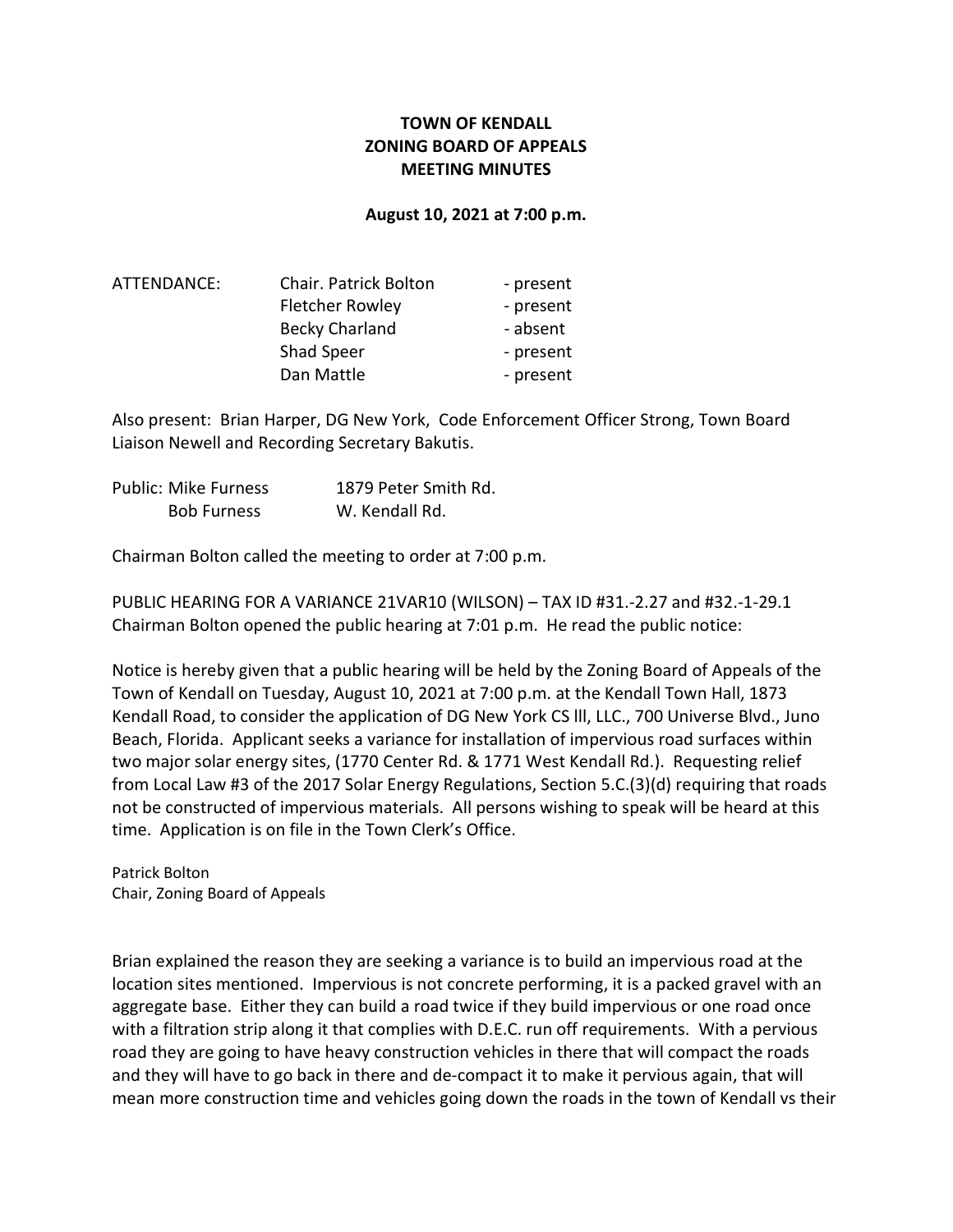company just building it once, putting a filtration strip down the side of it for all the run off that will come from it. So next the road, if its pervious run off from the site the water quality will be the same which was the intent of the law of it being pervious, for water quality. He feels they are meeting that intent with the impervious roads, that's why they want to continue with it being impervious, it's industry standard to impervious roads with water quality and run off addressed through SWPPP practices and they are complying with that. Chairman Bolton mentioned he had visited a couple sites in the area, and it appears they are doing the same thing. CEO Strong just wants the roads to support the weight the fire department has been asking for. Member Rowley just wants it clear that it will be no cost to a homeowner or the town of Kendall to remove the material for the project and everything will be returned to normal. Brian explained that is what the decommissioning plan is for.

Chairman Bolton closed the public hearing at 7:06 p.m.

The Zoning Board members discussed the appropriate criteria for the variance, they reviewed all the documents submitted by the applicant. Shad Speer motioned to approve the variance, seconded by Patrick Bolton. All in favor. Chairman Bolton asked for a roll call vote with the following results:

| 21VAR10 (DG New York CS) - ROLL CALL VOTE: | Dan Mattle             | - ave |
|--------------------------------------------|------------------------|-------|
|                                            | <b>Shad Speer</b>      | - ave |
|                                            | Chair. Bolton          | - ave |
|                                            | <b>Fletcher Rowley</b> | - ave |

APPROVAL GRANTED: In regard to the variance of .69 feet from the south property line, Tax ID #10.16-1-21. Applicant is seeking relief from Article V, Section 265-28E, requiring a 5-foot side setback is unanimously approved 5-0.

NEW BUSINESS - CODE ENFORCEMENT UPDATE:

- Solar Project on W. Kendall Road Regarding frontage. CEO will send it to the CPB.
- Property owner M. Swierkos of 15758 Roosevelt Hwy., would like to have a 5-foot fence constructed on her property. She has a dog that she is trying to contain on the property. The zoning code allows fence height to be 4-feet. A variance will be needed.
- Fred Stone is seeking relief to have his ground mounted solar system to be 23-feet from the north property boarder. The front set-back is 73-feet from the center of the road and to the side of the home but behind the plain of the foundation of the home.

Public hearings will be scheduled for next month's meeting.

## ADJOURNMENT:

Shad Speer made a motion to adjourn, seconded by Patrick Bolton. All in favor. Meeting adjourned at 7:38 p.m.